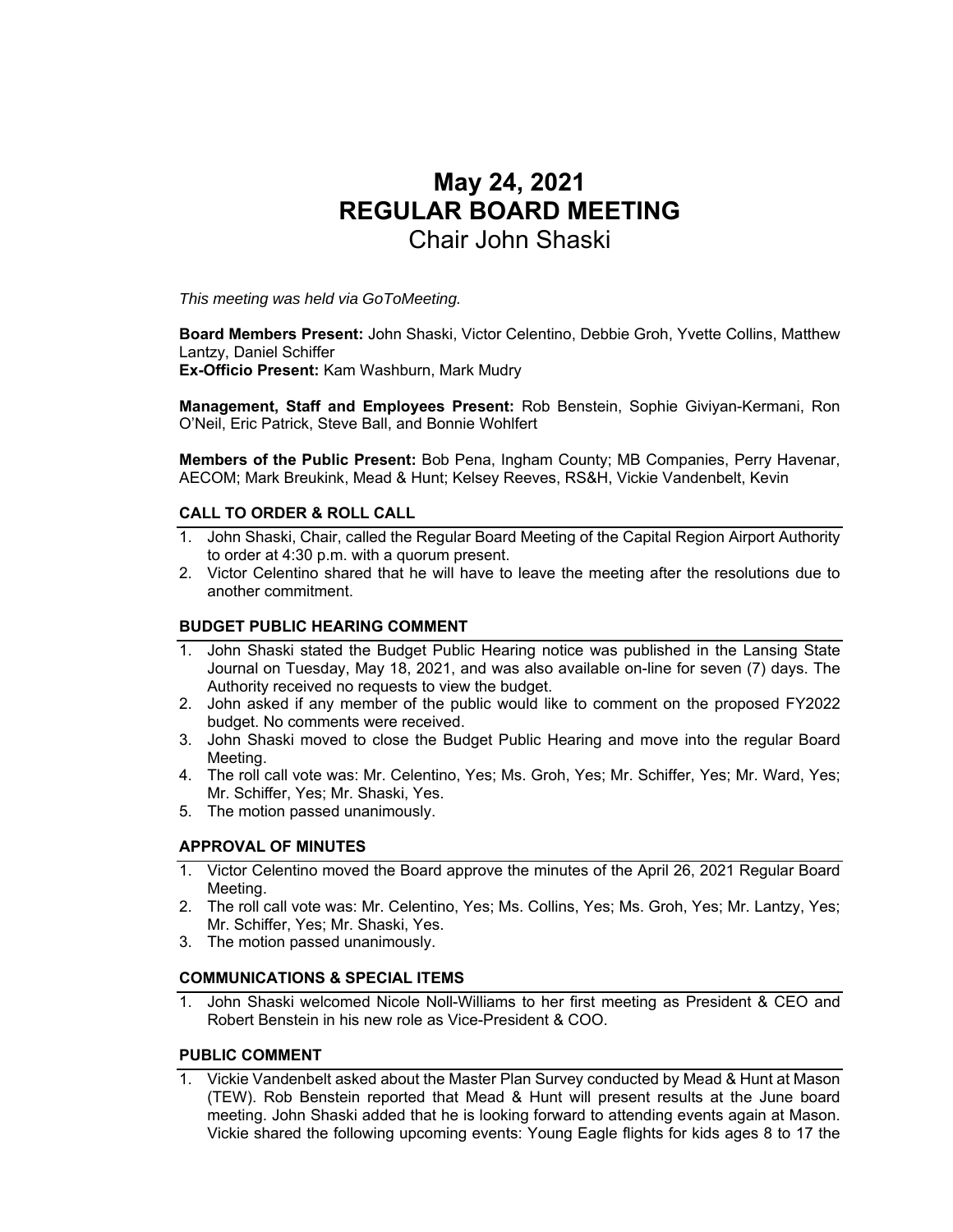second Saturday of June, July, and August; Yankee Air Museum C-47 flights on June 20 and hopefully Mason Aviation Days in August.

# **REPORTS AND RECOMMENDATIONS FOR ACTION**

## **#21-10 Budget FY 2022 Approval**

- a. Victor Celentino moved the Capital Region Airport Authority Board approve the proposed Budget for Fiscal Year 2022 as presented and authorized the President – CEO to execute all documents necessary for budget implementation. Moreover, the Authority Board authorized the President – CEO to certify to Ingham County the necessary mill levy amounts as outlined herein.
- b. The roll call vote was: Mr. Celentino, Yes; Ms. Collins, Yes; Ms. Groh, Yes; Mr. Lantzy, Yes; Mr. Schiffer, Yes; Mr. Shaski, Yes.
- c. The motion passed unanimously.
- d. John Shaski thanked the staff involved in developing the budget.

## **#21-11 Airline Rates and Charges and Operating Requirements Ordinance**

- a. Victor Celentino moved the Capital Region Airport Authority Board approve the Airline Rates and Charges and Operating Requirements Ordinance as amended for Fiscal Year 2022. The Rates and Charges Ordinance shall be effective July 1, 2021.
- b. The roll call vote was: Mr. Celentino, Yes; Ms. Collins, Yes; Ms. Groh, Yes; Mr. Lantzy, Yes; Mr. Schiffer, Yes; Mr. Shaski, Yes.
- c. The motion passed unanimously.

# **#21-12 Consolidated Schedule of Rates & Charges Amendment FY2022**

- a. Debbie Groh moved the Capital Region Airport Authority Board approve the Consolidated Schedule of Rates and Charges as amended for Fiscal Year 2022. These Rates and Charges shall be effective July 1, 2021.
- b. The roll call vote was: Mr. Celentino, Yes; Ms. Collins, Yes; Ms. Groh, Yes; Mr. Lantzy, Yes; Mr. Schiffer, Yes; Mr. Shaski, Yes.
- c. The motion passed unanimously.

## **#21-13 Clarifying MERS Fiduciary Role for the Retiree Health Funding Vehicle**

- a. Debbie Groh moved the Capital Region Airport Authority Board authorize the Michigan Employee Retirement System (MERS) to maintain sole fiduciary responsibility for the Investment of our Retiree Health Funding Vehicle assets.
- b. The roll call vote was: Mr. Celentino, Yes; Ms. Collins, Yes; Ms. Groh, Yes; Mr. Lantzy, Yes; Mr. Schiffer, Yes; Mr. Shaski, Yes.
- c. The motion passed unanimously.

## **#21-14 Revisions to the Authority's Employee Policies and Procedures Manual, specifically section 400.06 – Holidays Policy**

- a. Yvette Collins moved the Capital Region Airport Authority Board approve amending the Employee Policies and Procedures Manual by approving the addition of President's Day to policy 400.06 Holidays and authorized the President & CEO, or designee, to revise, develop, and implement all guidelines and procedures related to these changes.
- b. Debbie Groh asked if the policy follows the County and State holidays. Nicole advised that the holidays are the same as the State of Michigan and Ingham County.
- c. The roll call vote was: Mr. Celentino, Yes; Ms. Collins, Yes; Ms. Groh, Yes; Mr. Lantzy, Yes; Mr. Schiffer, Yes; Mr. Shaski, Yes.
- d. The motion passed unanimously.

# **#21-15 Modification of Resolution #21-09 regarding Revised Defined Contribution Plan for Authority President - CEO**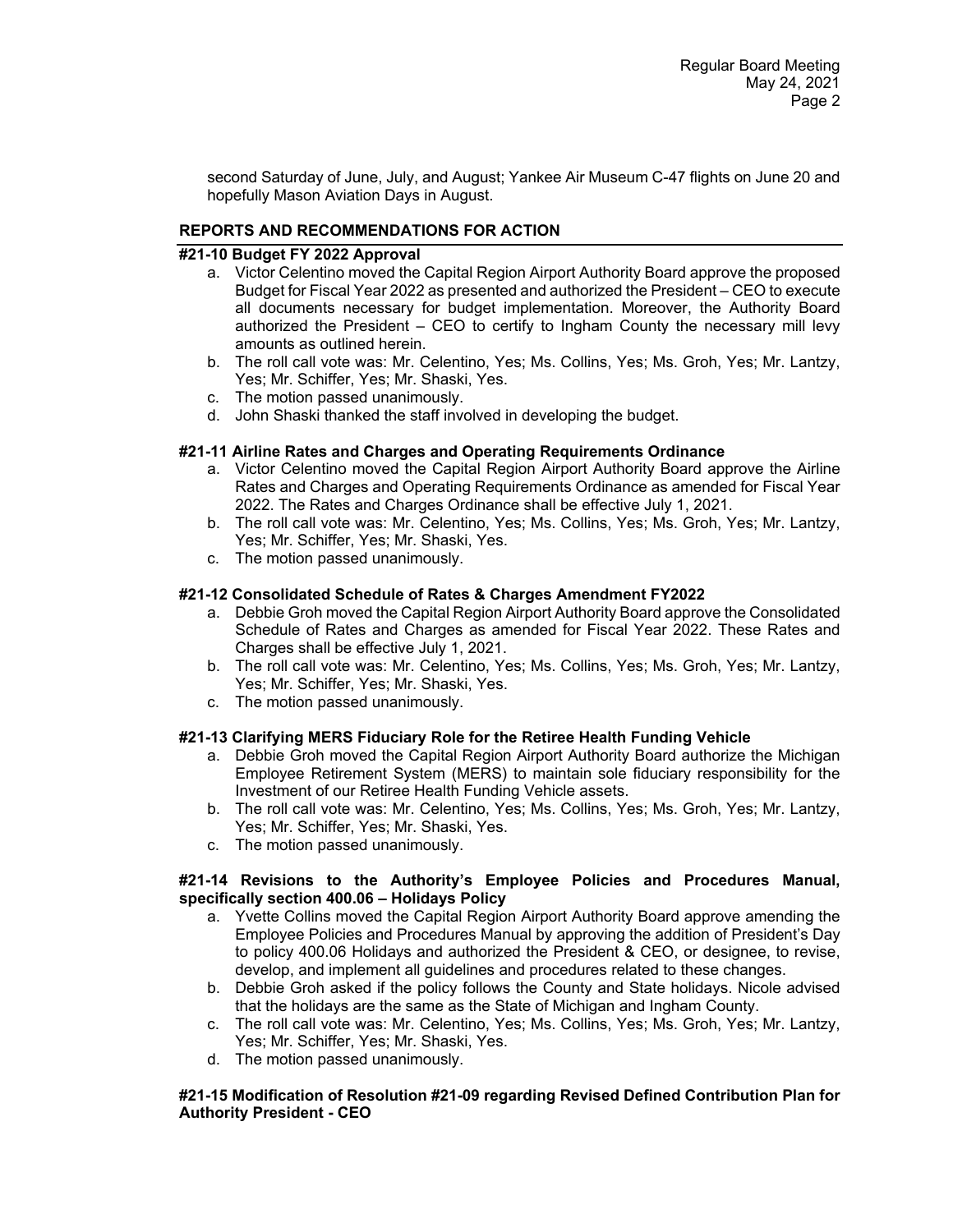- a. Yvette Collins moved the Capital Region Airport Authority Board approve modifications to resolution #21-09 approved by the Capital Region Airport Authority Board on April 26, 2021 to develop a Defined Contribution Retirement Plan for the new President – CEO. Previous language: Employee contribution 2.5% of Medicare taxable compensation Amended language: Employee contribution 2.5% of compensation The Board authorized the President – CEO, or designee, to sign all associated documents on behalf of the Authority.
- b. John Shaski advised that this resolution is cleanup of last month's resolution to be consistent with MERS definition of compensation.
- c. The roll call vote was: Mr. Celentino, Yes; Ms. Collins, Yes; Ms. Groh, Yes; Mr. Lantzy, Yes; Mr. Schiffer, Yes; Mr. Shaski, Yes.
- d. The motion passed unanimously.

# **#21-16 Michigan Reef Development Corp. Ground Site Lease Agreement at CRIA**

- a. Matthew Lantzy moved the Capital Region Airport Authority Board approve a 10-year Ground Site Lease Agreement with Michigan Reef Development Corp. and authorized the President – CEO, or designee, to sign all associated documents on behalf of the Authority.
- b. Debbie Groh asked if this is the first lease renewal. Rob Benstein explained that this is a brand-new lease using current rental rates, lease format, and insurance standards.
- c. The roll call vote was: Mr. Celentino, Yes; Ms. Collins, Yes; Ms. Groh, Yes; Mr. Lantzy, Yes; Mr. Schiffer, Yes; Mr. Shaski, Yes.
- d. The motion passed unanimously.

## **#21-17 Acceptance of Airport Coronavirus Relief Grant Program (ACRGP) Grant Agreement**

- a. Matthew Lantzy moved the Capital Region Airport Authority Board accept ACRGP Grant No. 3-26-0055-060-2021 and authorized the President – CEO to sign all associated documents on behalf of the Authority.
- b. Victor Celentino inquired about the date (March 15, 2021) this was submitted to the FAA compared to the date the American Rescue Plan Act was signed (March 11, 2021). Rob Benstein explained that the ACRGP is part of the 2<sup>nd</sup> stimulus package, the Coronavirus Response and Relief Supplemental Appropriations Act (CRRSA). The 3rd stimulus package is the American Rescue Plan Act
- c. The roll call vote was: Mr. Celentino, Yes; Ms. Collins, Yes; Ms. Groh, Yes; Mr. Lantzy, Yes; Mr. Schiffer, Yes; Mr. Shaski, Yes.
- d. The motion passed unanimously.

Victor Celentino commented on aviation courses that are being offered at Holt and wondered if they contacted the airport or if they are using our facilities. Nicole said she will contact them for more details and share the information. Dan Schiffer added that he has provided flights for several years and most have high school programs.

## **REPORTS**

## **Sophie Giviyan-Kermani, Director of Finance & Accounting**

Presented financials for period ending March 31, 2021.

- Overall YTD operating revenues are \$4,488,729, less than budgeted by \$903,399, and less than the prior year same period by \$2,755,767.
- Year-to-date airline revenue is \$2,491,056, which is less than budgeted by \$1,172,780, and less than the prior year same period by \$1,622,432.
- Year-to-date concessions' revenue is \$470,354 more than budgeted by \$292,746, and less than the prior year same period by \$ 219,503.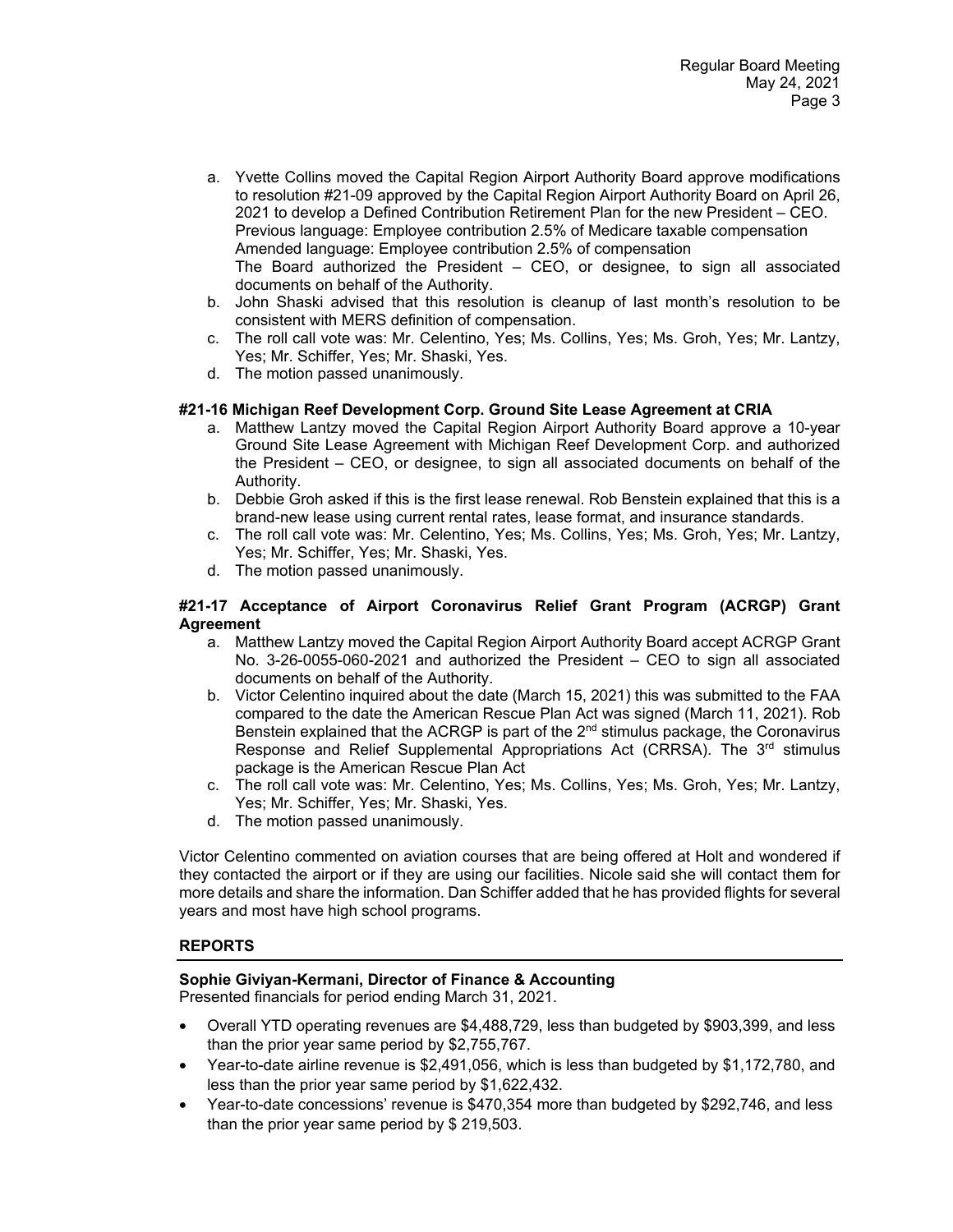- Year-to-date operating expenses are \$6,138,619, less than budgeted by \$699,045, and less than the prior year same period by \$363,792.
- Year-to-date payroll expenses are \$3,121,408, less than budgeted by \$291,819 due to several open positions.
- Year-to-date service expenses are \$770,039, less than budgeted by \$383,218 due to the change in contract with U.S. Customs and Border Protection.
- Year-to-date utilities expenses are \$644,602, less than budgeted by \$157,626 because we have not received the bill for glycol, and prices for fuel were down at the beginning of the fiscal year.
- Year-to-date maintenance expenses are \$748,430, more than budgeted by \$285,992 due to:
	- o moved crack sealing from capital to operating expenses
	- o increased expenses related to COVID
	- o lead removal for the gun range
- CARES ACT YTD reimbursement is \$4,117,190.

Net Income YTD is \$7,345,541, more than budgeted by \$2,535,044 due to CARES ACT funding.

Dan Schiffer commented on this wonderful summary provided by Sophie.

## **Nicole Noll-Williams, President & CEO**

Nicole thanked the Board for the opportunity to lead the Capital Region Airport Authority. She looks forward to working with the board, the airport employees, tenants, and community leaders to address the many challenging issues facing the Capital Region International Airport and Mason Jewett Field today.

She thanked Rob Benstein for his leadership of CRAA and shared that Rob is now appointed as the new Vice President - Chief Operating Officer for the Authority. She extended a thank you to the entire CRAA Team for their dedication, during this transition.

As Nicole is entering the beginning of week three with the Authority, she is keeping in-line with her 30/60/90-day action plan. She has met with all Board Members and Ex-Officios, except one, which is schedule for the first week of June. Nicole thanked board members for their time as we discuss future priorities and opportunities. She has met with all employee groups and meetings with community leaders, legislative leaders, industry leaders and tenants are being scheduled.

Nicole has met with 9 airlines and Apple Vacations to discuss current service and future service opportunities.

Air Service Updates

- United will be upgrading their flight to Chicago to a 70-seat E-170 effective June 3rd
- Delta will be adding a fourth daily flight to DTW effective June 5th
- LAN July 2021 seat capacity will be down 27% versus July 2019
- American will fly more capacity this summer than in 2019
- United continues to be most conservative network airline
- Delta indicated earlier that MSP would be back this summer; no further update at this time

July Seat Capacity:

- Kalamazoo down 37%
- Flint down 33%
- Grand Rapids down 12%